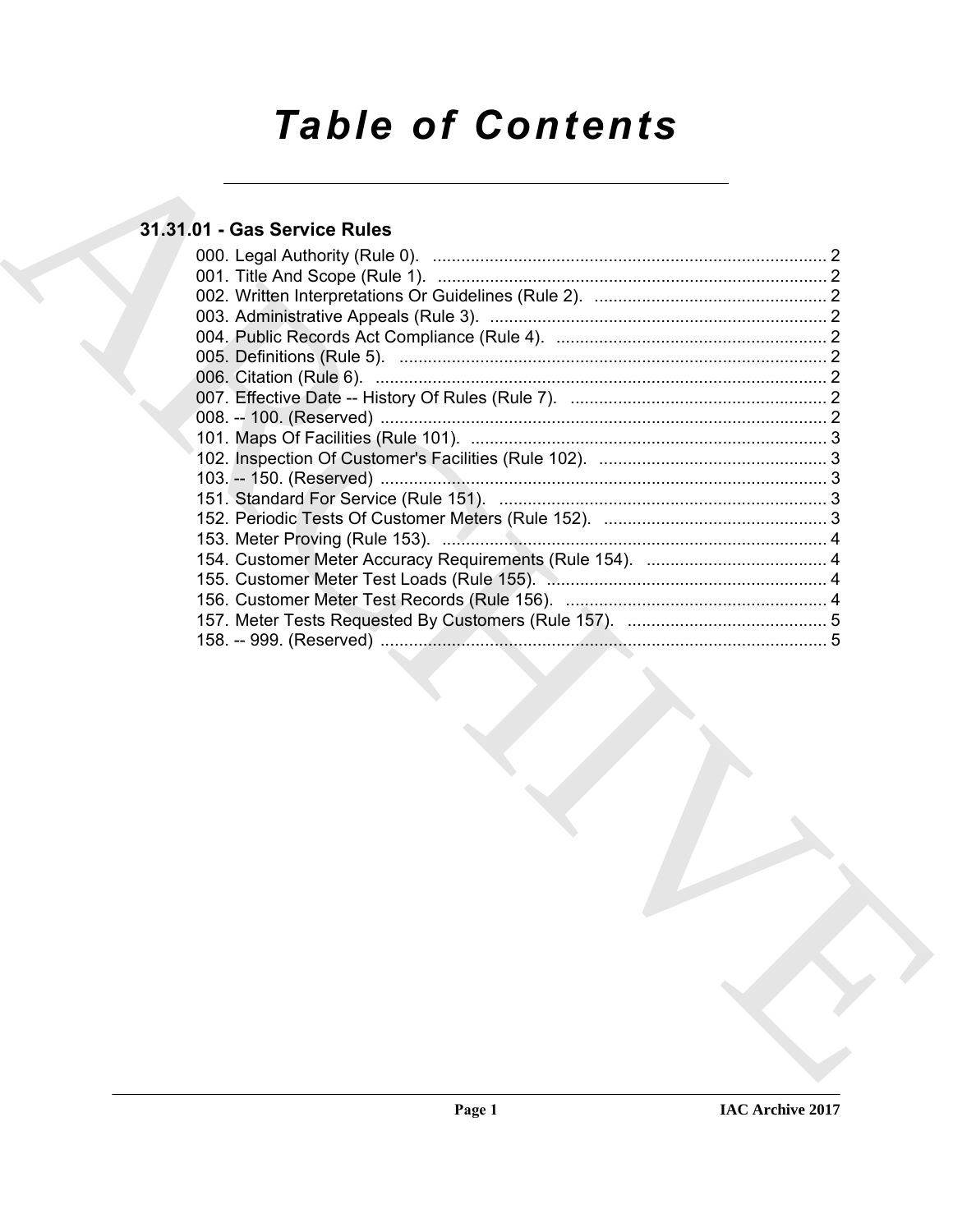#### **IDAPA 31 TITLE 31 CHAPTER 01**

#### **31.31.01 - GAS SERVICE RULES**

#### <span id="page-1-1"></span><span id="page-1-0"></span>**000. LEGAL AUTHORITY (RULE 0).**

These rules are adopted under the general legal authority of the Public Utilities Law, chapters 1 through 7, Title 61, Idaho Code, and the specific authority of Sections 61-301, 61-302, 61-303, 61-315, 61-503, 61-507, 61-515, and 61- 520, Idaho Code, with regard to safety and service. (7-1-93)

#### <span id="page-1-2"></span>**001. TITLE AND SCOPE (RULE 1).**

The name of this chapter is the "Gas Service Rules." This chapter has the following scope: All gas utilities are required to abide by these rules in their provision of gas service. (7-1-93)

#### <span id="page-1-3"></span>**002. WRITTEN INTERPRETATIONS OR GUIDELINES (RULE 2).**

**31.31.0 • GAS SERVICE RULES**<br> **31.31.0 • GAS SERVICE RULES**<br> **31.31.0 • GAS SERVICE RULES**<br> **31.31.0 • GAS SERVICE RULES**<br> **10.0** • GAS SERVICE RULES<br> **10.0** • GAS SERVICE RULES<br> **10.0** • GAS SERVICE RULES<br> **32.0 Each** For rulemakings conducted before July 1, 1993, written interpretations to these rules in the form of explanatory comments accompanying the order of proposed rulemaking and review of comments submitted in the order adopting these rules are maintained in the files of the Secretary of the Idaho Public Utilities Commission and are available from the office of the Commission Secretary. The Commission Secretary may be contacted in writing at the Idaho Public Utilities Commission, PO Box 83720, Boise, Idaho 83720-0074, or may be reached by telephone at (208) 334- 0300. For rulemakings conducted after July 1, 1993, written interpretations to these rules in the form of explanatory comments accompanying the notice of proposed rulemaking that originally proposed the rules and review of comments submitted in the rulemaking decision adopting these rules are published in the issues of the Idaho Administrative Bulletin proposing or adopting the rules. (7-1-93) Administrative Bulletin proposing or adopting the rules.

#### <span id="page-1-4"></span>**003. ADMINISTRATIVE APPEALS (RULE 3).**

There are no administrative appeals under these rules because they are not procedural rules. If an issue should arise calling for a proceeding to apply these rules, that proceeding would be conducted under the Commission's Rules of Procedure, IDAPA 31.01.00.00 et seq. Procedure, IDAPA 31.01.01.000 et seq.

#### <span id="page-1-5"></span>**004. PUBLIC RECORDS ACT COMPLIANCE (RULE 4).**

All correspondence with regard to these rules is a public record subject to inspection, examination, and copying.

 $(7-1-93)$ 

#### <span id="page-1-10"></span><span id="page-1-6"></span>**005. DEFINITIONS (RULE 5).**

As used in these rules, gas utility or gas corporation means a "gas corporation" as defined by statute in Chapter 1, Title 61, Idaho Code, and orders of the Idaho Public Utilities Commission and decisions of the Supreme Court of Idaho construing those statutes. (7-1-93)

#### <span id="page-1-7"></span>**006. CITATION (RULE 6).**

The official citation of these rules is IDAPA 31.31.01.000 et seq. For example, this rule is cited as IDAPA 31.31.01.006. In documents submitted to the Commission or issued by the Commission, however, these rules may be cited by their short title of Gas Service Rules (GSR) and the parenthetical rule number. For example, this rule may be cited as GSR 6.

#### <span id="page-1-8"></span>**007. EFFECTIVE DATE -- HISTORY OF RULES (RULE 7).**

The Commission adopted predecessors to these rules in the 1960s. They were most recently codified at IDAPA 31.C.21. They were readopted and reformatted by rulemaking decision in docket number 16-3101-9301, effective July 1, 1993. The history of rulemaking proceedings preceding the initiation of the publishing of the Idaho Administrative Bulletin and the Idaho Administrative Code is available from the Commission Secretary. (7-1-93)

<span id="page-1-9"></span>**008. -- 100. (RESERVED)**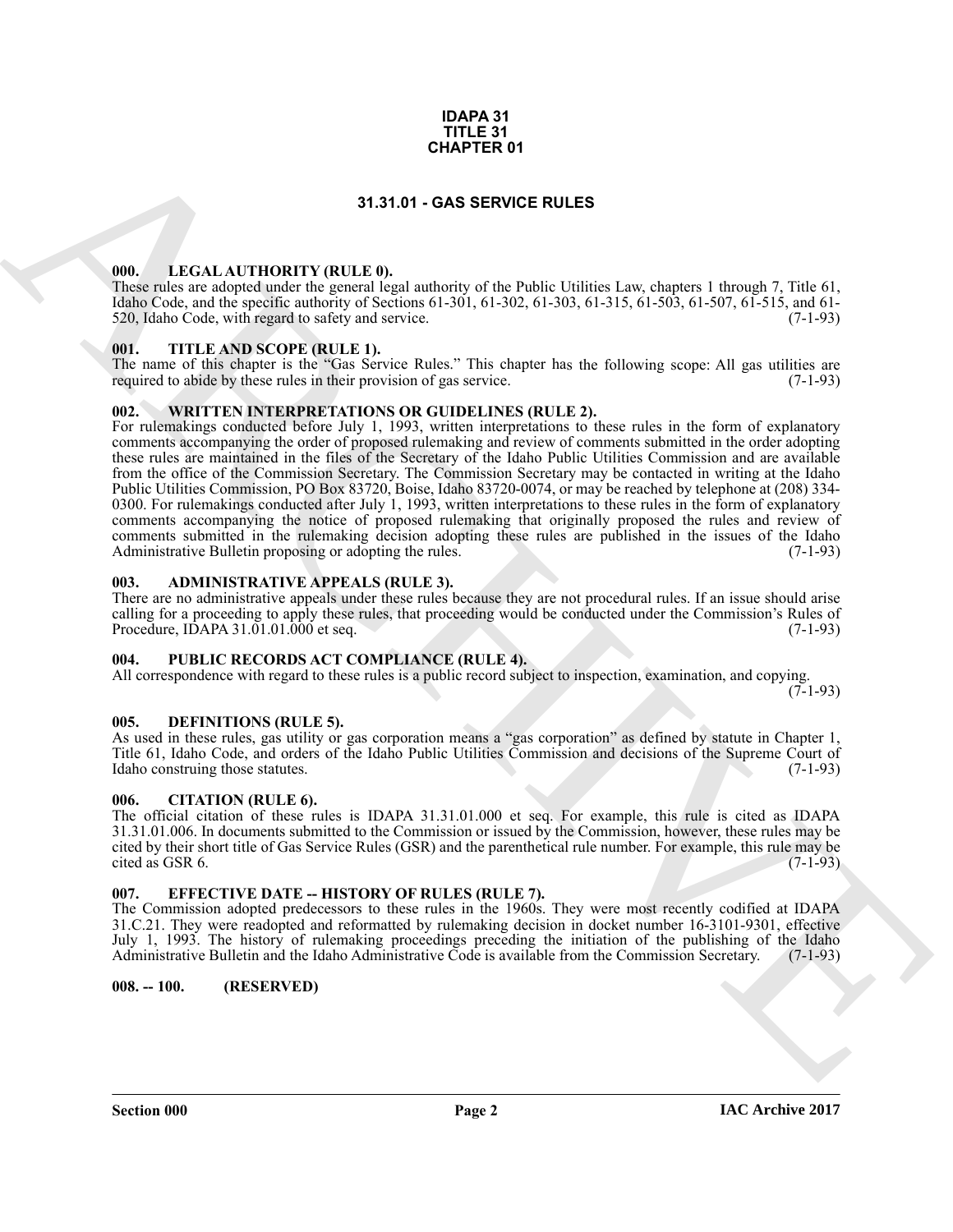#### **CONSTRUCTION, OPERATION, AND MAINTENANCE OF FACILITIES FOR TRANSMISSION AND DISTRIBUTION OF GAS**

#### **RULES 101 THROUGH 200**

#### **PRELIMINARIES FOR SERVICE**

#### **RULES 101 THROUGH 150**

#### <span id="page-2-6"></span><span id="page-2-0"></span>**101. MAPS OF FACILITIES (RULE 101).**

<span id="page-2-10"></span>**01. Maps, Plans, and Records**. Gas corporations must maintain maps, plans, and records as prescribed by this rule. A suitable map or maps shall be kept on file in the principal office of each division or district. The maps shall at all times show the size, character, and location of each street main, district regulator, street valve and drip, and when practicable, each service connection in the corresponding territory served. In lieu of showing date of installation and service locations on maps, a card record or other suitable means may be used. (7-1-93) and service locations on maps, a card record or other suitable means may be used.

<span id="page-2-7"></span>**02. Distribution Records in District Offices**. In each division or district office there shall be available information about the distribution system that will enable the local representatives at all times to furnish necessary<br>information regarding rendering of service to existing and prospective customers. (7-1-93) information regarding rendering of service to existing and prospective customers.

<span id="page-2-9"></span>**03. Maps of Manufacturing, Mixing, Compressor, and Storage Facilities**. Each gas manufacturing or mixing plant and each compressor station and storage facility shall be provided with an accurate ground plan drawn to a suitable scale, showing the entire layout of the plant or station, the location, size, and character of plant, equipment, major pipelines, connections, valves, and other facilities used for the production and delivery of gas, all properly identified. (7-1-93) properly identified.

<span id="page-2-8"></span>**04. Inspection of Facilities**. In determining whether these rules are being complied with, the Commission may inspect facilities and records as necessary, as provided in Section 61-521, Idaho Code. (7-1-93)

#### <span id="page-2-5"></span><span id="page-2-1"></span>**102. INSPECTION OF CUSTOMER'S FACILITIES (RULE 102).**

**FIGURE COMMISSION CONTINUATION** (CONTINUES AND MAINTENANCE CONTRACTOR CONTRACTOR CONTRACTOR (CONTRACTOR) RAD MAINTENANCE CONTRACTOR (CONTRACTOR) RAD ANNIVERSION (CONTRACTOR) RAD ANNIVERSION CONTRACTOR (ETTER) WELL ASSESS The gas corporation shall inspect the customer's installation before the connection of a meter to ascertain that the installation conforms to the provisions contained in the National Fuel Gas Code and the Uniform Mechanical Code, as adopted by the Commission. If the installation on the customer's premises does not meet these requirements, the Company shall refuse to connect the meter and shall advise the customer in writing the reasons for such refusal. See Customer Relations Rule 301, IDAPA 31.21.01.301; see Safety and Accident Reporting Rules 201, IDAPA  $31.11.01.201.$  (7-1-93)

#### <span id="page-2-2"></span>**103. -- 150. (RESERVED)**

#### **STANDARDS FOR SERVICE**

#### **RULES 151 THROUGH 200**

#### <span id="page-2-14"></span><span id="page-2-3"></span>**151. STANDARD FOR SERVICE (RULE 151).**

Service to the customer shall assure the customer of adequate pressure, a definite heat content, and accurate measurement of gas. (7-1-93) measurement of gas.

#### <span id="page-2-13"></span><span id="page-2-11"></span><span id="page-2-4"></span>**152. PERIODIC TESTS OF CUSTOMER METERS (RULE 152).**

**01. Testing of Smaller Capacity Meters**. All meters with capacities up to and including four hundred (400) cubic feet per hour (cfh) that have been in service ten (10) or more years as established by last set date shall be tested within a prescribed sample size as determined in accordance with military standard 105D.  $(7$ tested within a prescribed sample size as determined in accordance with military standard 105D.

<span id="page-2-12"></span>**Testing of Larger Capacity Meters.** All meters from four hundred one (401) to three thousand (3,000) cfh that have been in service ten (10) years as established by last set date shall be replaced or field tested.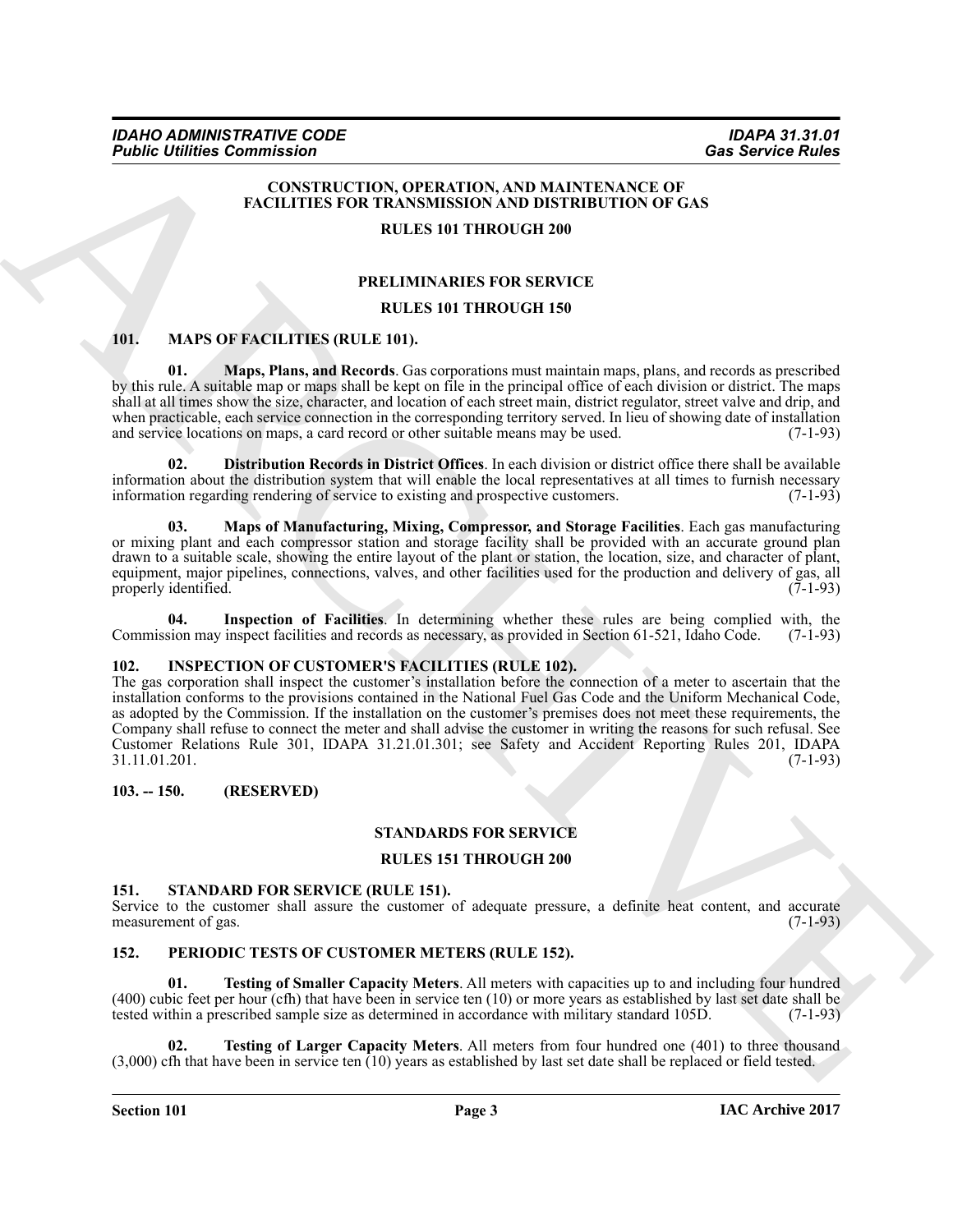(7-1-93)

#### <span id="page-3-12"></span><span id="page-3-0"></span>**153. METER PROVING (RULE 153).**

<span id="page-3-15"></span>**01. Meter Provers**. Each gas corporation shall own at least one (1) meter prover of a type approved by the Commission and shall maintain such equipment in proper adjustment and so calibrated that the error of indication shall not exceed one-half percent. No meter prover shall be so placed as to subject it to excessive temperature variation and each meter prover shall be equipped with suitable thermometers and other necessary accessories.

(7-1-93)

<span id="page-3-14"></span>**02. Additional Meter Proving Stations**. Additional meter proving stations shall be installed when and und necessary by the Commission. (7-1-93) where found necessary by the Commission.

<span id="page-3-16"></span>**03. Testing Apparatus for Large Capacity Meters**. Each gas utility using orifice meters, high pressure meters, proportional meters, or other large capacity meters shall own and maintain testing apparatus of a type approved by the Commission. (7-1-93) type approved by the Commission.

<span id="page-3-13"></span>**04. Accuracy of Meter Provers and Testers**. The accuracy of all provers and methods of operation may be established from time to time by a representative of the Commission. Any alterations, accidents, or repairs that might affect the accuracy of any meter prover, or the method of operating it, shall be promptly reported in writing to the Commission. (7-1-93) to the Commission.

#### <span id="page-3-4"></span><span id="page-3-1"></span>**154. CUSTOMER METER ACCURACY REQUIREMENTS (RULE 154).**

<span id="page-3-5"></span>**01. Accuracy of Meters**. A new gas meter installed for the use of any customer shall not be more than two percent (2%) slow and not more than one percent (1%) fast. Every meter removed from service when opened for repairs shall be adjusted to be not more than two percent (2%) slow and not more than one percent (1%) fast before being reset; and if not opened for repairs may be reset without adjustment if found to be not more than two percent (2%) in error fast or slow, when passing as in both instances at the test rates provided for in Rule 155 (Customer Meter Test Loads). (7-1-93)

<span id="page-3-6"></span>**02. Removal of Defective Meters From Service**. No meter that is mechanically defective shall be placed in service or allowed to remain in service after the defect has been discovered. When any gas meter is not connected in service, the inlet and outlet shall be capped to prevent the drying out of the diagrams. (7-1-93)

#### <span id="page-3-7"></span><span id="page-3-2"></span>**155. CUSTOMER METER TEST LOADS (RULE 155).**

<span id="page-3-9"></span><span id="page-3-8"></span>**01. Testing of Meters**. All tests to determine the accuracy of registrations of gas service meters shall be made with a suitable meter prover or testing equipment. Unless exempted by order of the Commission, at least two (2) test runs shall be made on each bellows type displacement meter, the results of which shall agree with each other within one-half of one percent  $(.5\%)$ . within one-half of one percent  $(.5\%)$ .

**Foother Determination**<br>
15. MYTER PROVINCIBUTERS).<br>
15. MYTER PROVINCIBUTERS).<br>
15. MYTER PROVINCIBUTERS).<br>
16. MYTER PROVINCIBUTERS).<br>
16. MYTER PROVINCIBUTERS).<br>
16. MYTER PROVINCIBUTERS (as opposited abilition at lowe **02. Gas Flows During Testing**. The rate of flow to be used in testing meters having capacities up to and including three thousand (3,000) cubic feet per hour shall be twenty percent (20%) and one hundred percent (100%) of the rated capacity. The one hundred percent (100%) capacity or open run test shall not be taken into consideration in arriving at the accuracy of these meters. Meters having capacities of above three thousand (3,000) cubic feet per hour, except orifice meters, shall be tested both at twenty percent (20%) and one hundred percent (100%) of their capacity. For the purpose of determining the accuracy of these meters, the average of twenty percent  $(20%)$  and one hundred percent  $(100%)$  tests shall be used.  $(7-1-93)$ 

#### <span id="page-3-10"></span><span id="page-3-3"></span>**156. CUSTOMER METER TEST RECORDS (RULE 156).**

**01. Records of Meter Tests**. Each gas corporation shall keep records of tests of the accuracy of each of its meters, until superseded by a later test, but not less than two (2) years. These records shall give: (7-1-93)

<span id="page-3-11"></span>**a.** Sufficient information to identify the meter; (7-1-93)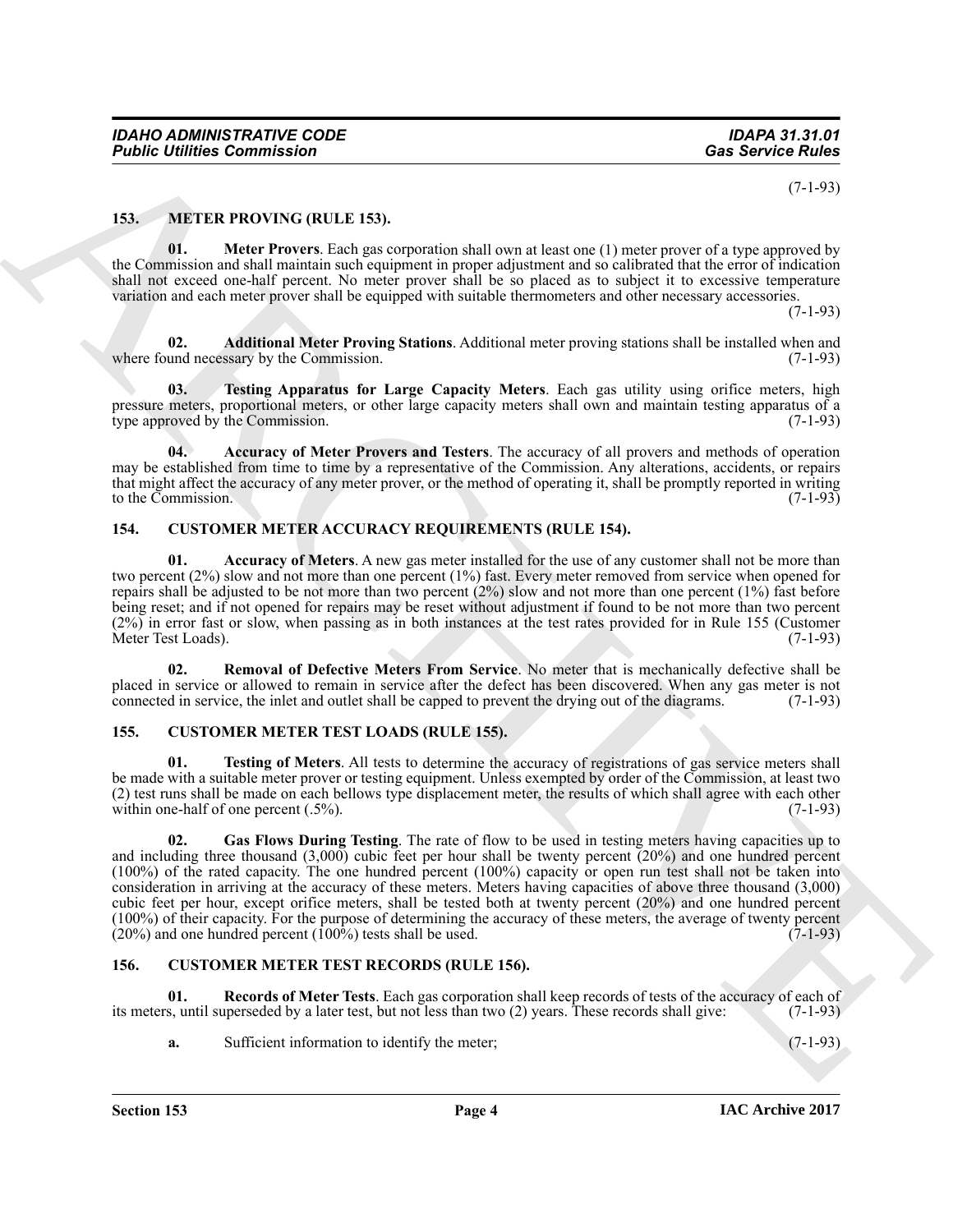|              | <b>IDAHO ADMINISTRATIVE CODE</b><br><b>Public Utilities Commission</b>                                                                                                                                                                                                                                                                                                                                                                                                                                                                                                                                                                                                                                                | <b>IDAPA 31.31.01</b><br><b>Gas Service Rules</b> |
|--------------|-----------------------------------------------------------------------------------------------------------------------------------------------------------------------------------------------------------------------------------------------------------------------------------------------------------------------------------------------------------------------------------------------------------------------------------------------------------------------------------------------------------------------------------------------------------------------------------------------------------------------------------------------------------------------------------------------------------------------|---------------------------------------------------|
| b.           | The reason for the test;                                                                                                                                                                                                                                                                                                                                                                                                                                                                                                                                                                                                                                                                                              | $(7-1-93)$                                        |
| c.           | The date of the test and reading of the meter;                                                                                                                                                                                                                                                                                                                                                                                                                                                                                                                                                                                                                                                                        | $(7-1-93)$                                        |
| d.           | The name of the person making the test; and                                                                                                                                                                                                                                                                                                                                                                                                                                                                                                                                                                                                                                                                           | $(7-1-93)$                                        |
| e.           | The accuracy as found and as left, together with enough of the data taken at the time of the test to<br>permit the convenient checking of the methods employed and the calculations.                                                                                                                                                                                                                                                                                                                                                                                                                                                                                                                                  | $(7-1-93)$                                        |
| 02.          | Results of Meter Tests. Each gas utility shall annually make tabulations of the results of all meter<br>accuracy tests required by these rules.                                                                                                                                                                                                                                                                                                                                                                                                                                                                                                                                                                       | $(7-1-93)$                                        |
| 157.         | METER TESTS REQUESTED BY CUSTOMERS (RULE 157).<br>Section 61-522, Idaho Code, states:                                                                                                                                                                                                                                                                                                                                                                                                                                                                                                                                                                                                                                 |                                                   |
|              | Consumer may have commodity or appliance tested. Any consumer or user of any product, commodity, or service of<br>a public utility may have any appliance used in the measurement thereof tested upon paying the fees fixed by the<br>Commission. The Commission shall establish and fix reasonable fees to be paid for testing such appliances on the<br>request of the consumer or user, the fee to be paid by the consumer or user at the time of his request, but to be paid by<br>the public utility and repaid to the consumer or user if the appliance is found defective or incorrect to the<br>disadvantage of the consumer or user under such rules and regulations as may be prescribed by the Commission. | $(7-1-93)$                                        |
| 158. -- 999. | (RESERVED)                                                                                                                                                                                                                                                                                                                                                                                                                                                                                                                                                                                                                                                                                                            |                                                   |
|              |                                                                                                                                                                                                                                                                                                                                                                                                                                                                                                                                                                                                                                                                                                                       |                                                   |
|              |                                                                                                                                                                                                                                                                                                                                                                                                                                                                                                                                                                                                                                                                                                                       |                                                   |

#### <span id="page-4-3"></span><span id="page-4-2"></span><span id="page-4-1"></span><span id="page-4-0"></span>**157. METER TESTS REQUESTED BY CUSTOMERS (RULE 157).** Section 61-522, Idaho Code, states: